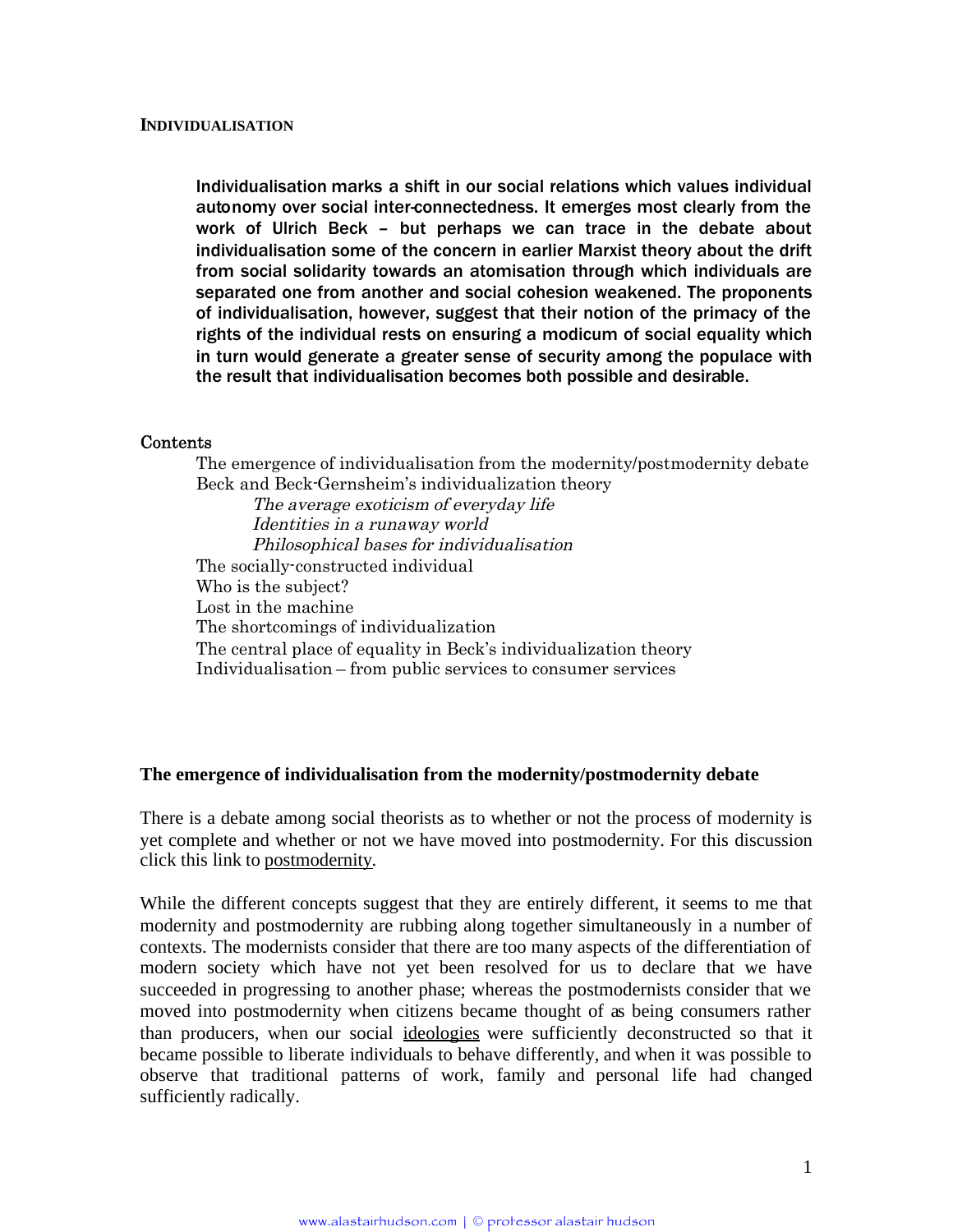Individualisation is based on a theory of late modernism. There are two parts to their system: risk theory and individualisation theory. In defining "late modernity" in his best know work *The Risk Society*, [1](#page-1-0) Ulrich Beck presents a category of risks faced by society which have been created entirely by human progress – such as global warming. In this sense, late modernity is a period of social change prompted by the need to cope with the risksgenerated by modernity itself. $^{2}$ 

There are also a large number of existential risks created by human progress which relate to the choices and challenges posed to individuals by the possibilities which are offered to them by modernity.<sup>[3](#page-1-2)</sup> The impact on important social phenomena like the family, work patterns and so on has created a new realm of risk and of crises for individuals.<sup>[4](#page-1-3)</sup> This sort of observation is a common feature of much social theory and sociology. What is important is that Beck argues that it offers positive opportunities to individuals to dictate their own biographies in contradiction to traditional social patterns which have tended, it is suggested, to dictate to individuals far more the narrow range of options which were opento them. $5$ 

Beck and Beck-Gernsheim have developed a tapestry of ideas relating to individualisation out of these threads. Already present as a second current in *The Risk Society*, these ideas have been pulled together in the recently-published collection titled *Individualization*.<sup>[6](#page-1-5)</sup> It is to those ideas I know turn.

# **Beck and Beck-Gernsheim's individualization theory**

The book published by Ulrich Beck and Elisabeth Beck-Gernsheim as *Individualization* is in truth a collection of papers covering issues as diverse as the progression of norms beyond traditional social myths, the staying power of outmoded "zombie categories" of social ideology,<sup>[7](#page-1-6)</sup> the political impact of globalisation, the possibilities for women in a life lived for themselves rather than simply for others, changing demographics in family structures, society's inability to care for its elderly, and the philosophical progenitors of freedom in our politics from De Tocqueville and Nietzsche (discussed below).

#### *Individualisation constituting a break from tradition*

In essence, individualisation theory recognises that traditional socially-imposed models of lifestyle, ethics and so forth have been displaced by a "standard deviationism" in

<span id="page-1-0"></span><sup>1</sup> Beck, *The risk society*, Sage, 1992.

<span id="page-1-2"></span><span id="page-1-1"></span><sup>2</sup> See generally, Beck, Giddens and Lash, *Reflexive modernity*, Polity, 1994.

<span id="page-1-3"></span><sup>&</sup>lt;sup>3</sup> Giddens, "Risk and responsibility", [1999] 62 M.L.R. 1.

<span id="page-1-4"></span><sup>4</sup> Beck, *The risk society*, Sage, 1992.

<span id="page-1-5"></span><sup>5</sup> E.g. Giddens, *The third way*, Polity, 1999.

<span id="page-1-6"></span><sup>6</sup> Beck and Beck-Gernsheim, *Individualization*, Sage, 2002.

<sup>7</sup> That is, ideas which are out-of-date but to which people nevertheless cling out of habit, ideology or sentiment.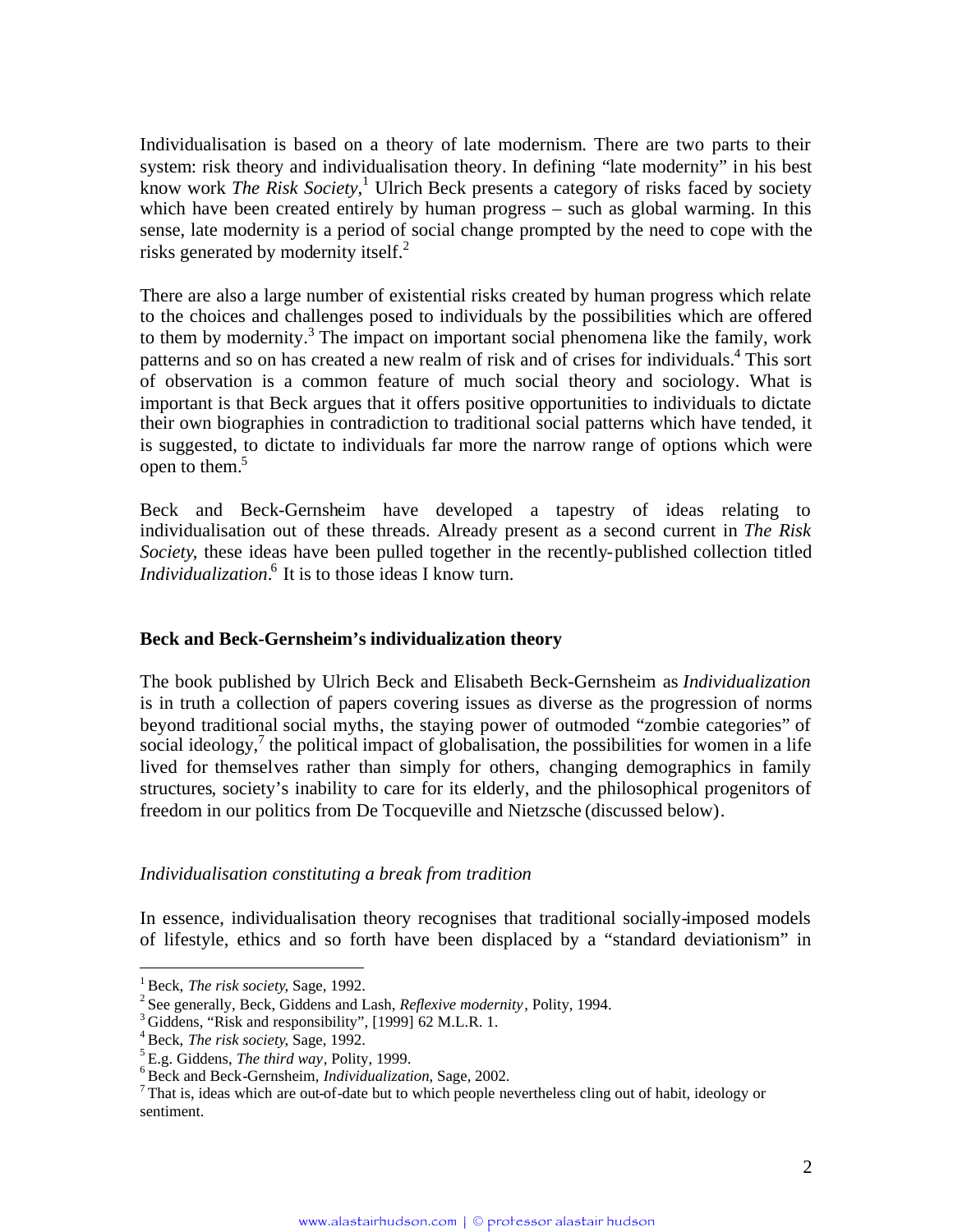which we each develop our own idiosyncrasies and our own biographies. In other words we do not need to behave in the way our parents or society tell us to: rather, we can choose our own way.

Globalisation necessarily adds to this hotchpotch of lifestyles, ambitions and so forth: we see and collect new ideas from around the world and add them to our lifestyles. How many kitchens do not have Italian pasta, Columbian coffee or Chinese food in a silver take-away tray? Buddhism, Hinduism and crystal divination can be found cheek-by-jowl in our major cities. Globalisation, for all of its economic and political problems, has added a new zest to the lives of individuals. No longer is there necessarily the same homogeneity as we were always led to believe we would find in any given city: we were tutored to find a single religion, a single skin colour, and a single worldview. Of course that overlooks the fact that, for example in great cities like London, there has always been a much greater integration of races, cultures and religions – Shakespeare's London, Johnson's London and my London were all diverse, vibrant and filthy.

The underlying political message of individualisation is that our politics can be reinvigorated by celebrating this individualisation and by allowing each individual an equal voice in our social development rather than the rough approximations of traditional democracy which allows people only to choose from a narrow range of set menus. Beck's conception is optimistic, in contrast (as will emerge below) to Bauman who sees in this process only a weakening of security and of communal bonds with a resultant creation of greater anomie than ever.

# *The process of individualisation; "the average exoticism of everyday life"*

The core of the thesis is that the traditional is on the wane. Societies in which inhabitants lived within walled towns, shared common values and had broadly equivalent life experiences and expectations are now a figment of history.<sup>[8](#page-2-0)</sup> There is no longer a simple, single shared religious faith in most countries, for example.<sup>[9](#page-2-1)</sup> Key changes have been wrought by the rise of feminism, the alteration of family structures and the fact that economy is organised globally to an extent it was not before.

The core to individualisation theory is an understanding that there is no longer, in Western societies, anything which could properly be described as a normal person. Rather, "everyone is into something", and each of us is said to identify herself by reference to her own context, her own mythology and her own foibles. Beck quotes Hans Magnus Enzensberger's exuberant examples of what he terms the "average exoticism of everydaylife":<sup>10</sup>

<span id="page-2-0"></span> $8$ The extent to which this is true for everyone is question by dissentient voices like Bauman, considered below.

<span id="page-2-2"></span><span id="page-2-1"></span><sup>9</sup> Beck and Beck-Gernsheim, *Individualization*, Sage, 2002, 9.

<sup>10</sup> *Ibid*., 13.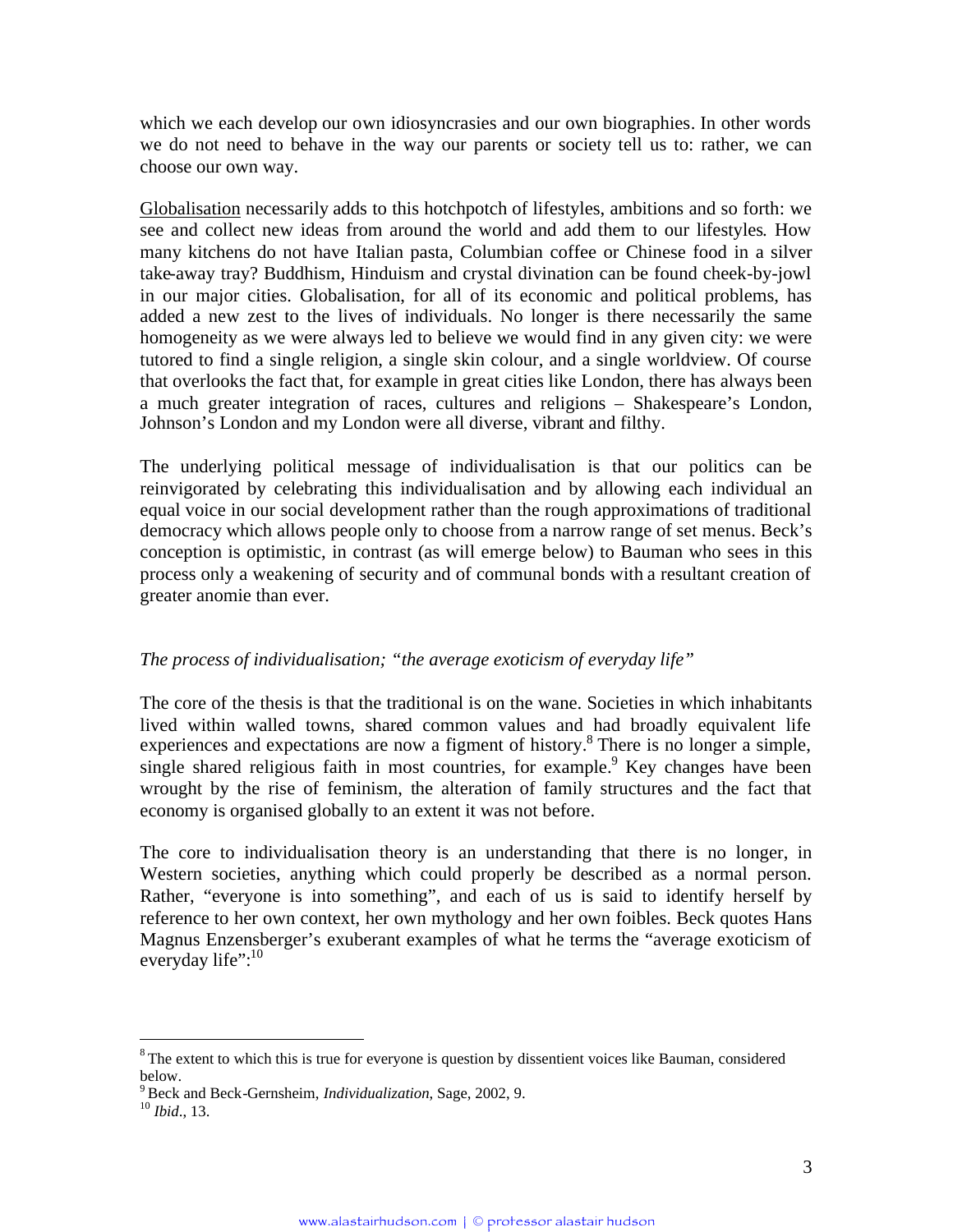'It is most obvious in the provinces. Market towns in Lower Bavaria, villages in the Eifel Hills, small towns in Holstein are populated by figures no one could have dreamed of only thirty years ago. For example, golf-playing butchers, wives imported from Thailand, counter-intelligence agents with allotments, Turkish Mullahs, women chemists in Nicaragua committees, vagrants driving Mercedes, autonomists with organic gardens, weapons-collecting tax officials, peacockbreeding smallholders, militant lesbians, Tamil ice-cream sellers, classics scholars in commodity futures trading, mercenaries on home leave, extremist animal-rights activities, cocaine dealiers with solariums, dominas with clients in top management, computer freaks community between Californian data banks and nature reserves in Hesse, carpenters who supply golden doors to Saudi Arabia, art forgers, Karl May researchers, bodyguards, jazz experts, euthanasiasts and porno producers. Into the shoes of the village idiots and the oddballs, of the eccentrics and the queer fish, has stepped the average deviationist, who no longer stands out at all from millions likehim.['](#page-3-0)<sup>11</sup>

The pattern is familiar. Put like this – although it may feel a little like a television scheduler's blueprint for post-watershed documentaries – there is a familiar ring to the notion that each one of us is different. Or, possibly, that everyone else is different from how we perceive ourselves when safe behind our own front doors; different from what we might think of as "normal" even if that definition of normality is by reference simply to the way we choose to live our own lives. Rather than it being a passive observation that people are different, maybe individual citizens should determinedly seek out their own differences as part of forging an identity.

It might not be too far-fetched to suggest that among the only things which make us the same are the facts that we are expected to be subject to the same laws, that our common biology makes us react in broadly similar ways to medical treatment and the same problems of phenomenology<sup>[12](#page-3-1)</sup> apply to us all. The question is therefore, in relation to equity, how should the law account for these differences between us as individuals or are there sufficient and suitable reasons for the law to treat us all as identical units when we appear before the justice system.

#### *Identities in a runaway world*

The notion of a runaway world is familiar in this order of social theory.<sup>[13](#page-3-2)</sup> Beck is concerned that individuals are left "to wander between functional worlds"<sup>[14](#page-3-3)</sup> in an increasingly differentiated society. The weakness of the welfare state is then said to be in its continuation in making individuals and not groups the recipients of benefits and thus

<span id="page-3-1"></span><span id="page-3-0"></span> $11$  Enzensberger, 1992, 179.

<sup>&</sup>lt;sup>12</sup> That is, how do we account for ourselves as embodied entities encountering the world from inside our own minds through our five senses.

<span id="page-3-2"></span><sup>13</sup> Beck and Beck-Gernsheim, *Individualization*, Sage, 2002, 22; Giddens, *The Runaway World*, Profile, 1999.

<span id="page-3-3"></span><sup>14</sup> Beck and Beck-Gernsheim, *Individualization*, Sage, 2002, 23.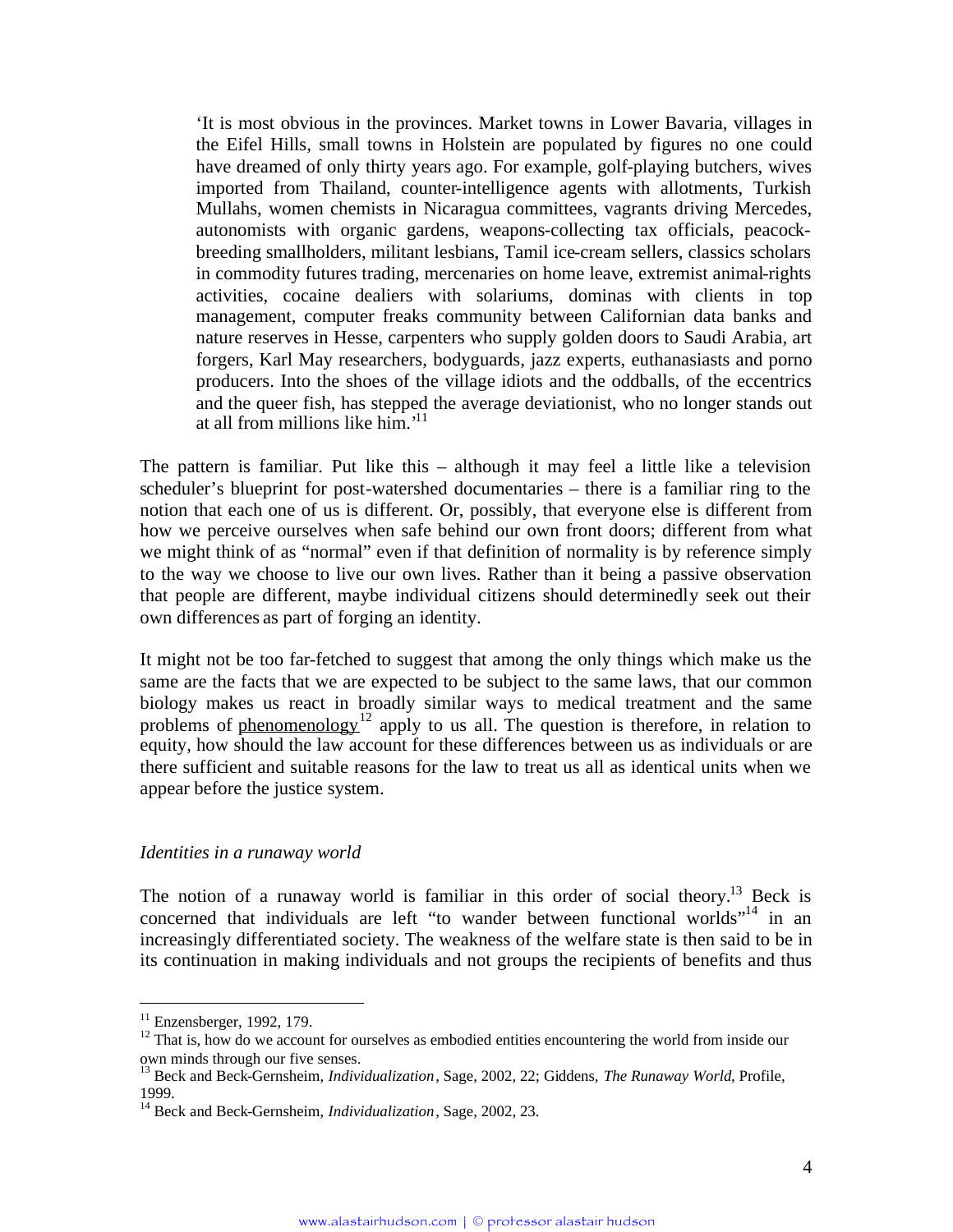underlyingthe principle that people are required to organise more of their own lives[.](#page-4-0)<sup>15</sup> The result is "elective biographies" for citizens and a resultant atomisation of social relations which leaves individuals responsible for their own lives more and more.<sup>[16](#page-4-1)</sup> The new social connection must be based on "altruistic individualism" rather than on any pre-existing social connections.<sup>[17](#page-4-2)</sup> The changes are most evident for women<sup>[18](#page-4-3)</sup> and in the proliferation of family models as alternatives to the nuclear model.<sup>[19](#page-4-4)</sup>

#### *Philosophical bases for individualisation*

Beck and Beck-Gernsheim set out their individualisation as being concerned with a very different sense of modernity from many of the key philosophical conceptions of that idea:

'The question is: what is modernity? The answer is: not just "instrumental rationality" (Max Weber), "optimal use of capital" (Karl Marx), or "functional differentiation" (Talcott Parsons, Niklas Luhmann), but supplementing and conflicting with these, it is *political freedom*, citizenship and civil society … meaning morality and justice are not pre-ordained … Quite the reverse is true. Modernity has an independent, living and simultaneously ancient and highly upto-date wellspring of meaning in its midst: political freedom. … Modernity accordingly means that a world of traditional certainty is perishing and being replaced, if we are fortunate, by legally sanctioned individualism for everyone.<sup>[20](#page-4-5)</sup>

Therefore the centrepiece of individualisation is political freedom, based in part on changing social aspirations towards a better quality of life rather than simply higher incomes or greater consumption.<sup>[21](#page-4-6)</sup> This is a form of lifechoice which may sound familiar to any university academic: you take less money than you might earn otherwise but hope to get a better lifestyle and more control over your own time in return. Within this hankering for freedom, it is said, there is also a greater understanding of the need for increased co-operation and an understanding that one's choice of lifestyle may impact on the environment and on the rights of others.

The roots of this freedom are identified first with de Tocqueville who saw in American democracy the need for a great level of political freedom so that individuals will come to feel deeply connected with that polity and so develop social attachments organically.<sup>[22](#page-4-7)</sup> The question bound up with this notion of freedom is whether people will hanker after freedom in this way unless they also have a sense of security which in turn may require some level of equality. Beck enthuses over the need for equality to act as a base for political freedom. His conception of equality here is that sort which is necessary to

- <span id="page-4-3"></span><span id="page-4-2"></span><sup>17</sup> *Ibid*., 28.
- <sup>18</sup> *Ibid*., 54.

- <span id="page-4-6"></span><sup>20</sup> *Ibid*., 157. <sup>21</sup> *Ibid*., 161.
- <span id="page-4-7"></span><sup>22</sup> *Ibid*., 172.

<span id="page-4-0"></span><sup>15</sup> *Ibid*.

<span id="page-4-1"></span><sup>16</sup> *Ibid*., 24.

<span id="page-4-5"></span><span id="page-4-4"></span><sup>19</sup> *Ibid*., 85.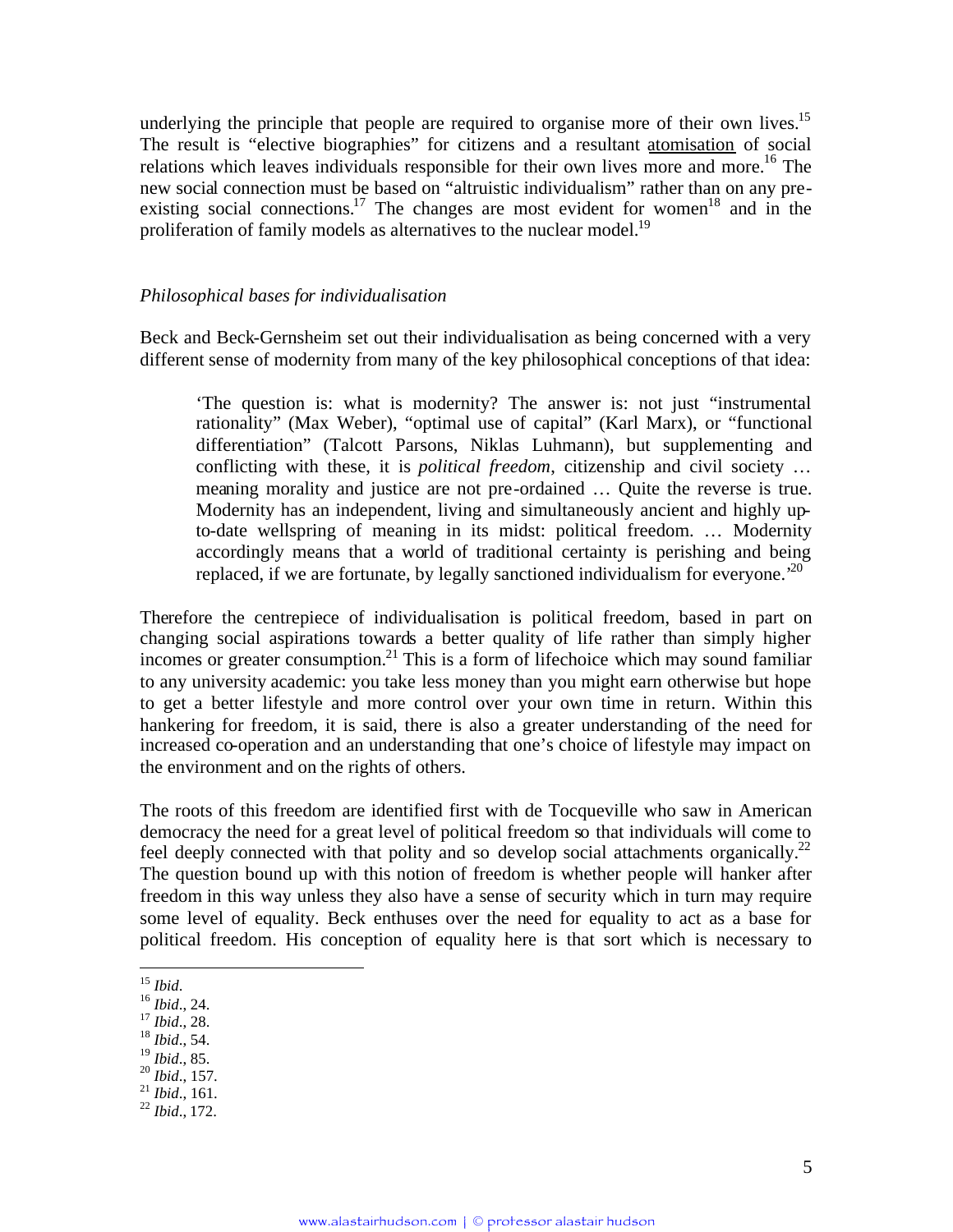promote a sense of security and which does not require an homogeneity among people but rather constitutes an equality which ensures the basis of their political freedoms. This, it is suggested, tallies with the conception of equality of access to legal rights and so forth which is considered below. This understanding of equality is loosely connected in Beck's narrative with Nietzsche's creative individualism whereby this political freedom will set people free to express themselves and to create their own lifeworlds.<sup>[23](#page-5-0)</sup>

Among the questions they leave unanswered are the way in which the individual is shaped by the social, how we account for globalisation's apparent contentment to ignore the plight of the poor around the world, how individuals currently excluded from social goods are to be included within them, why they think that atomised individuals can always be relied upon to act altruistically when the experience of the poor indicates that that is far from the case, and how exactly we can expect patterns of individual goals to mesh into communal spirit. These issues will be considered in the following discussion.

#### *Individualisation has no answer to poverty and social exclusion*

What is equally problematic is the evidence of social exclusion which theorists such as Bourdieu have been astute in pointing out to the individualists, arguing that a welfare state is the only viable solution to social problems rather than more individualisation. Beck's response to this criticism is to reflect that more community is not necessarily a positive thing by pointing to the German experience in the 1930's of persecuting minorities. This is not, it is suggested a full response to Bourdieu's assertion that the phenomenon of poverty nevertheless constitutes a very great challenge to this idea of individualism. Beck deals with Bourdieu's complaint by compacting (incorrectly in my view) Bourdieu's approach with that of the American communitarians,  $24$  for whom community is an artificial result of imposing conservative norms of behaviour on societies on pain of loss of benefits and other social goods. By examining the communitarian approach to these issues it is easier for Beck to suggest that enlightened individuals making their own lifechoices are more likely to subscribe to broadly permissive approaches to such questions.<sup>[25](#page-5-2)</sup>

### **The socially-constructed individual**

What remains within the concept of individualisation is an understanding that being individual in the sense of being distinct and apart from all other people would be

<span id="page-5-0"></span> $^{23}$  Beck and Beck-Gernsheim are at their weakest perhaps in making clear their own political programme, once they have declared themselves to be stepping out into the political arena. Their polemic, as the argument becomes at this stage, is directed against pessimists of the new era – indeed it is probably generally addressed at anyone who considers us to be experiencing that form of dystopian postmodernity associated with Bladerunner as opposed to a late modernity in which the modern world is throwing up new opportunities for us.

<span id="page-5-2"></span><span id="page-5-1"></span><sup>24</sup> E.g. Etzioni, *The moral dimension*.

<sup>25</sup> Beck and Beck-Gernsheim, *Individualization*, Sage, 2002, 166.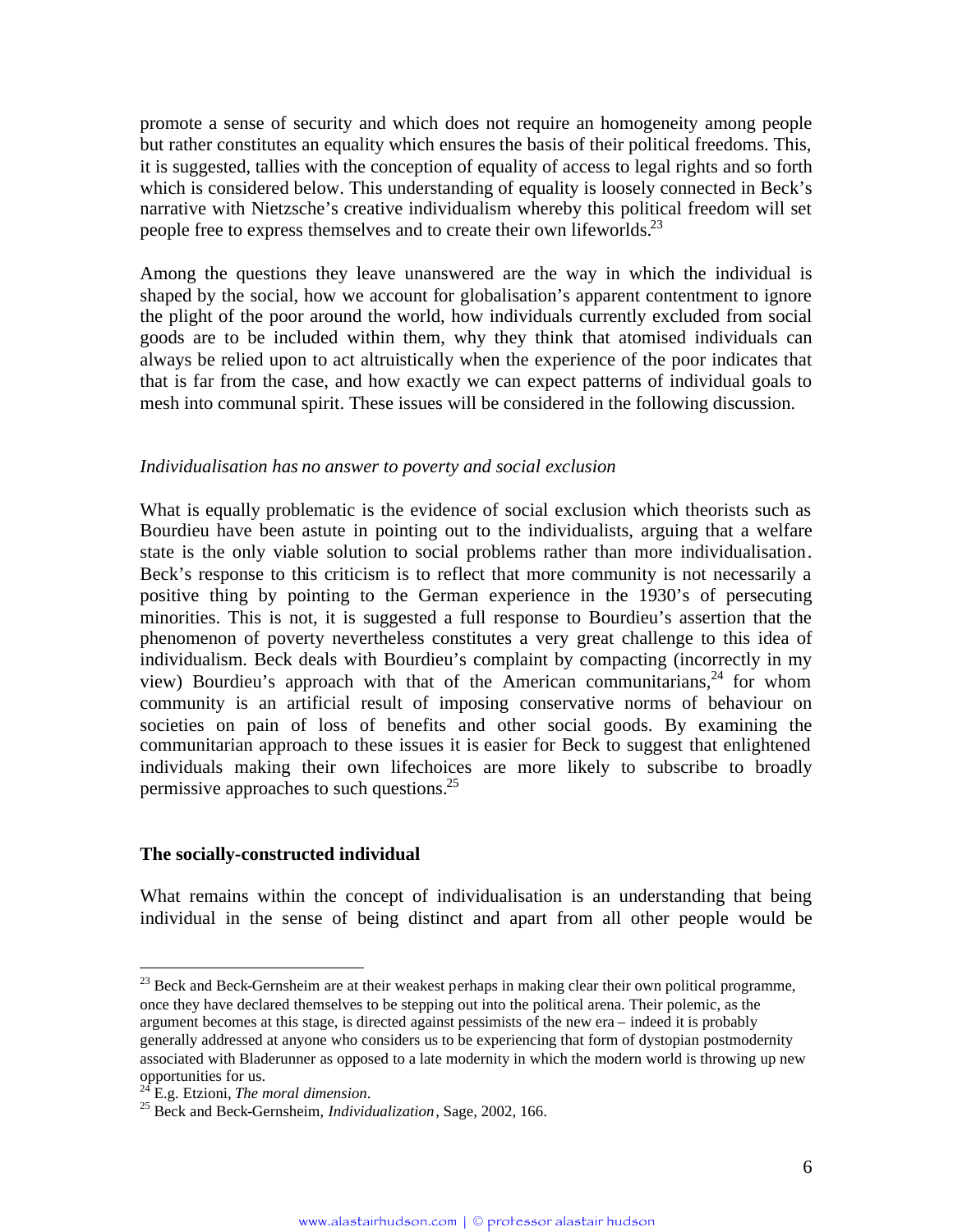insufficient. Human beings are necessarily weaned through a process of inter-action with other human beings, as considered below.

Within Beck and Beck-Gernsheims' terms, individualisation relies on a level of security to be successful. It is said that for individuals to be sufficiently free to become the sorts of individuals which they model, then they need to feel sufficiently secure. In times of insecurity, the concern for freedom retreats behind a desire that society provide a bulwark against insecurity. The welfarism which grew in the wake of the 1939-45 war in the West is something which sought to remedy that insecurity and to provide a metaphorical "social family" which would carry the individual from cradle to grave.

With the confidence of western society in its democracy and in the absence of the total wars of the first half of the twentieth century in mainland Europe, the popularism of welfarism and the obligation to pay for such welfare became electorally less popular than an individualism floated on (promises of) greater economic security.

However, Beck and Beck-Gernsheim point out that this security in itself is not possible without a measure of equality such that everyone understands themselves to be secure precisely because they occupy the same entitlements as each other in relation to society's basic goods. The nature and extent of this equality is not explored in detail. It is an interesting notion that individualisation is not a process which could possibly proceed without sufficient equality to reassure people that there is a level of security for them as individuals.

This possibly surprising turn in the theory raises two further questions. First, to what extent is the individual socially-generated? Second, to what extent can we say that there is sufficient social confidence in the minimum levels of equality necessary to found security?

The thinking underpinning much social theory at the turn of the millennium was that the onset of civilisation had constituted a decisive turn in the relations between individual human beings and the societies of which they formed a part. In Freudian terms this constituted an uncomfortable match of instinctive desires with socially-imposed restrictions.[26](#page-6-0) Means of socialisation were developed by those societies which entered an industrial revolution, although the changes themselves were evident before the process of industrialisation and urbanisation.

The changes, principally, were connected with the training which was required of individuals before they would be considered suitable for the roles which were either selected for them or which latterly they selected for themselves.<sup>[27](#page-6-1)</sup> For example, training to become a lawyer, to take holy orders or simply to be apprenticed to a trade all took young people and subjected them to a regimented period of training.

<span id="page-6-0"></span><sup>26</sup> Freud, *Civilisation and its discontents*, Penguin.

<span id="page-6-1"></span><sup>27</sup> Elias, *The society of individuals*, Continuum, 1998.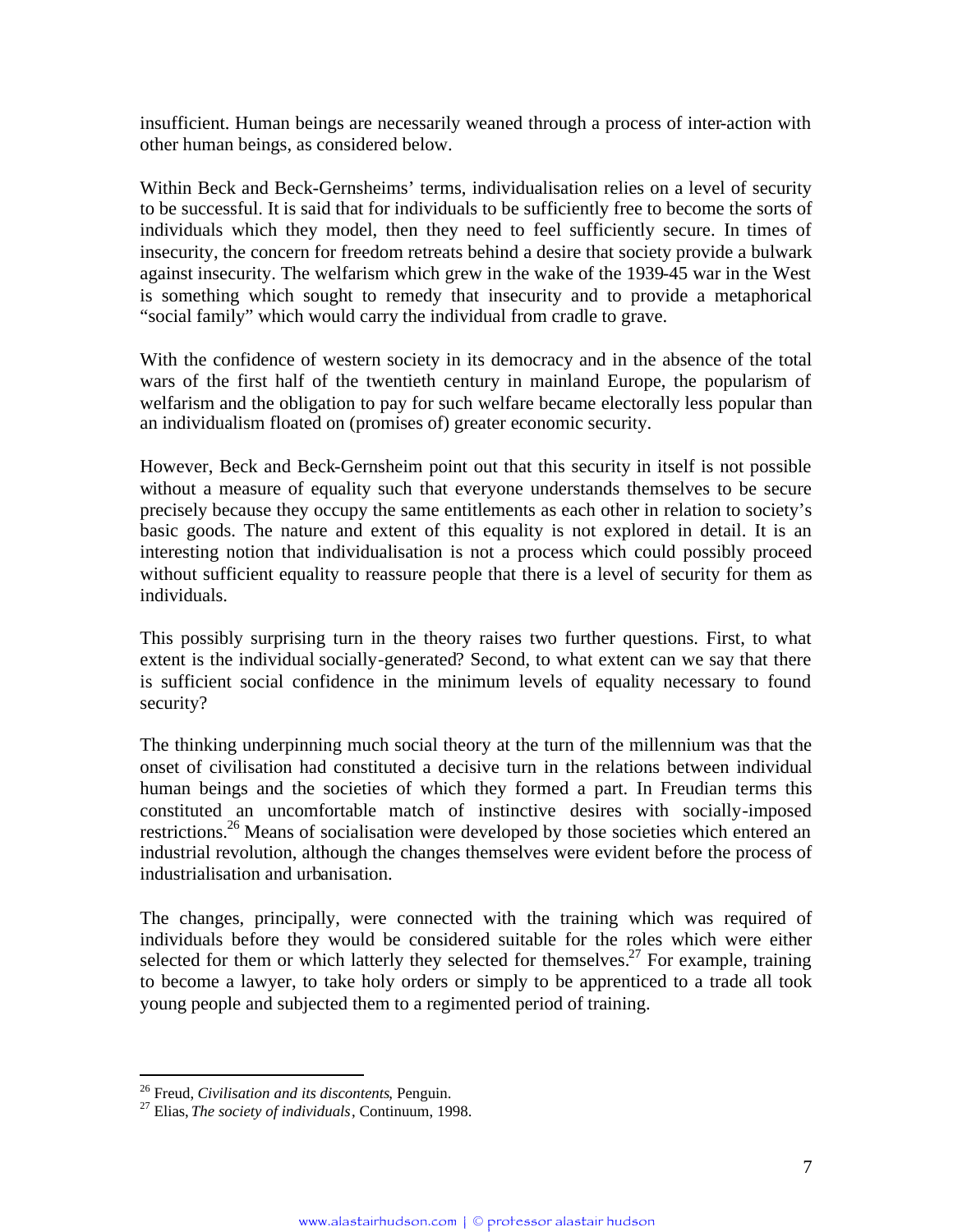The broadening of access to schooling and subsequently of compulsory schooling created a novel hiatus between childhood and adulthood because it introduced between those two stages a period of time when the biological adult was still considered not to be an adult because he or she was still undergoing schooling or training. In the twentieth century such people became the more important demographic of teenagers with their own youth culture and so forth.

What is significant is that this period of training inculcated into the young many of the values of the dominant social ideology, $^{28}$  $^{28}$  $^{28}$  only vesting them with the badges of success once they had graduated from school or training.<sup>[29](#page-7-1)</sup> At one level failure to be properly inculcated led to exclusion from the technical social sub-groups which controlled law, medicine and other professions, whereas at another level to deviate significantly from these social norms gave rise to a risk of incarceration as part of the great confinement of the late medieval period. $30<sup>30</sup>$  $30<sup>30</sup>$ 

Thus the socially-conditioned human being was generated over time, not simply as a passive recipient of feudal power but as a contributor to industrial society. Such societies became dependent upon the technical expertise of individuals skilled in their own areas of expertise and not simply another unit in a general pool of unskilled labour.<sup>[31](#page-7-3)</sup> Behind that social conditioning, however, human beings remained individual in that they continued to perceive the world through their own eyes, to hear the world through their own ears and feel the world through their own touch. The difficulties of phenomenological philosophy are grounded in this awkward combination of social conditioning and individual perception.

As Elias conceives of the middle ground between these two poles, individuals are socially generated in that they require inter-action with other human beings to wean them initially, conversation with other human beings to develop their language faculties and so forth.<sup>[32](#page-7-4)</sup> The individual is necessarily linked to society, that is to other human beings, from the moment of birth. It is impossible to conceive of human beings, in both senses, without the presence of other human beings.

# **Who is the subject?**

The individual is then the most complex problem we face. Our understanding of the individual before the law may have gone through a number of ages. The first age might be said to be a recognition straightforwardly that the individual is entitled to appear as a claimant or a defendant before the law and to have the principles of that law applied in such litigation.

<span id="page-7-0"></span><sup>28</sup> *Ibid*.

<span id="page-7-1"></span><sup>29</sup> Founcault, *The archaeology of knowledge*, Routledge.

<span id="page-7-3"></span><span id="page-7-2"></span><sup>30</sup> Foucault, *The birth of the clinic*, Routledge.

<span id="page-7-4"></span><sup>31</sup> Elias, *The society of individuals*, Continuum.

<sup>32</sup> *Ibid*.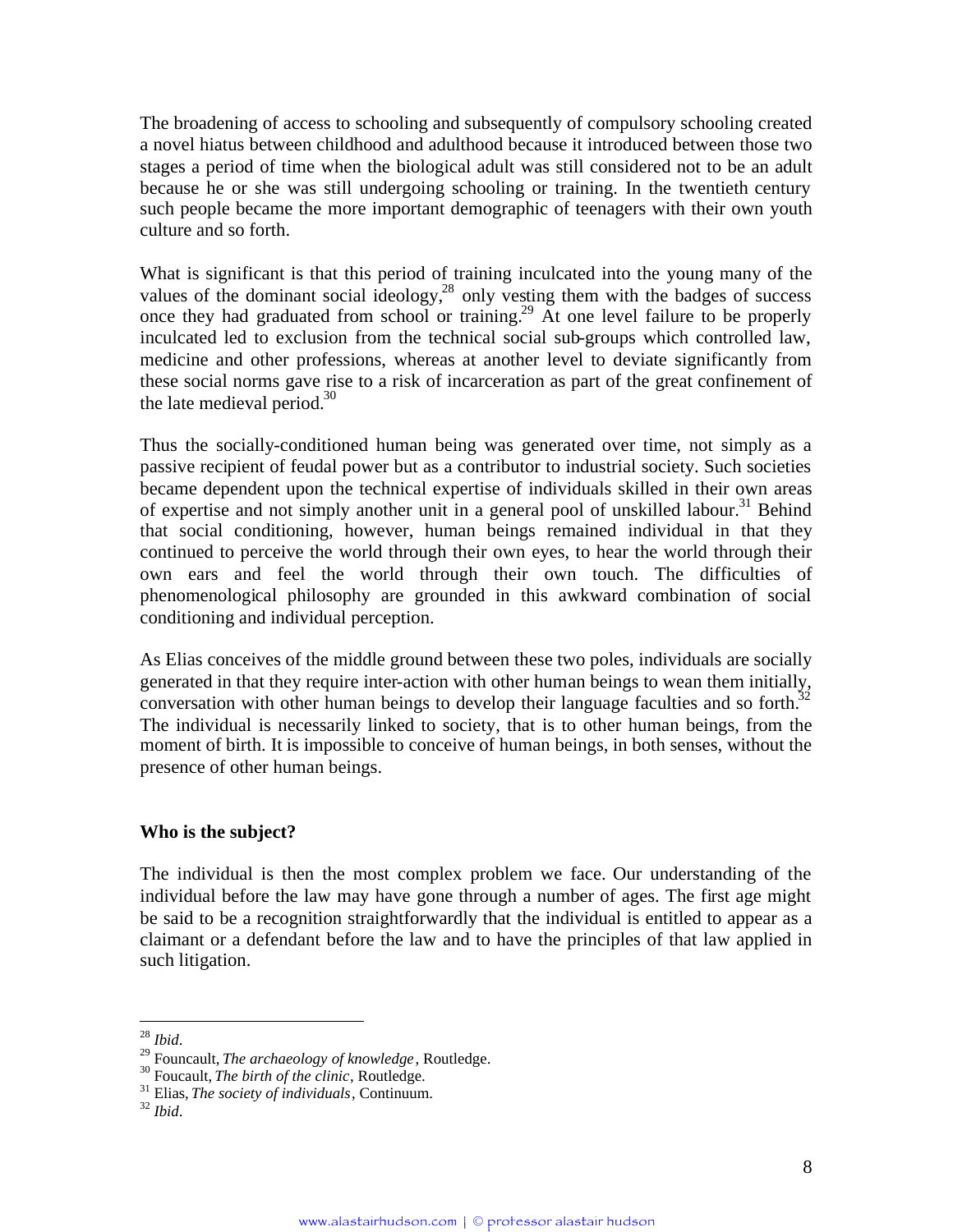### *Freudian individual*

For many socio-legal thinkers, the individual may have been created in a second age in which the Freudian concept of the self places us in front of the law precisely so that our basest desires and uncontrollable urges are capable of some control by this civilisation.<sup>[33](#page-8-0)</sup> For Marcuse writing after the second world war we were beyond the possibility of the Freudian individual because modern society had created a mass such that the ambitions and personalities of the mass of society became commoditized (that is, they became identical). In this age people became consumers of property rather than skilled producers of their own lives. However, in the 1960's theorists would begin to identify a shift back to individualisation whereby this mass of people were broken down back into individuals sufficiently empowered to forge their own life projects. In both of these movements, of course, the movement of society is less like a movement of the whole population in a single box and more like a comet whereby groups move in a lump at first but the majority of the population only catch up with the general trend over time; by which time the vanguard may have switched again.

Interestingly by the  $21<sup>st</sup>$  century we seem to be caught amusingly between the two poles: all marketing focuses on treating the consumer as an individual, just as politics treats individuals as individuals, while in fact the products which are being pumped at those individuals is in fact a process of selling identical life projects to all of these individuals in an identical way. Take *Topshop* or *H&M* for example: if you ever spend a part of Saturday afternoon in one of those hell-holes (particularly if you are waiting for a friend to try on the umpteenth top) you will see trendy people and straight people, pubescent teenagers and forty-somethings clinging to their youth, moneyed and nonmoneyed people all seeking a cheap addition to their wardrobes (either because it's all they can afford or because their wardrobes are ever growing): all of them are in their mind's eye creating their very person, individual looks by purchasing the same mass produced crap which they have been prompted to buy when reading magazines produced by the same few magazine companies. So now we become individual by following the same rapidly revolving trends. Oh, the irony!

# *Deconstruction of the self*

The third age, then, beyond the Freudian second age, belongs to the postmodernist's deconstruction of the self. That is a legacy with which we are still wrestling. To say that the individual no longer exists and that there are no more truths, *pace* Nietzsche, leaves us nothing to believe in, not even a raft in the storm.

# *From the individual to "the masses"*

When the state caught ahold of this notion of the individual as a tempest of uncontrollable urges, it attempted to control those urges. In Marcuse's terms this was done by destroying the notion of the individual and replacing her with "the masses" in which the Freudian father is replaced by the urges fed to us by mass industry, the political system and possibly by the Weberian bureaucratic machine. The result was the creation

<span id="page-8-0"></span><sup>33</sup> Freud, *Civilisation and its discontents*, Penguin.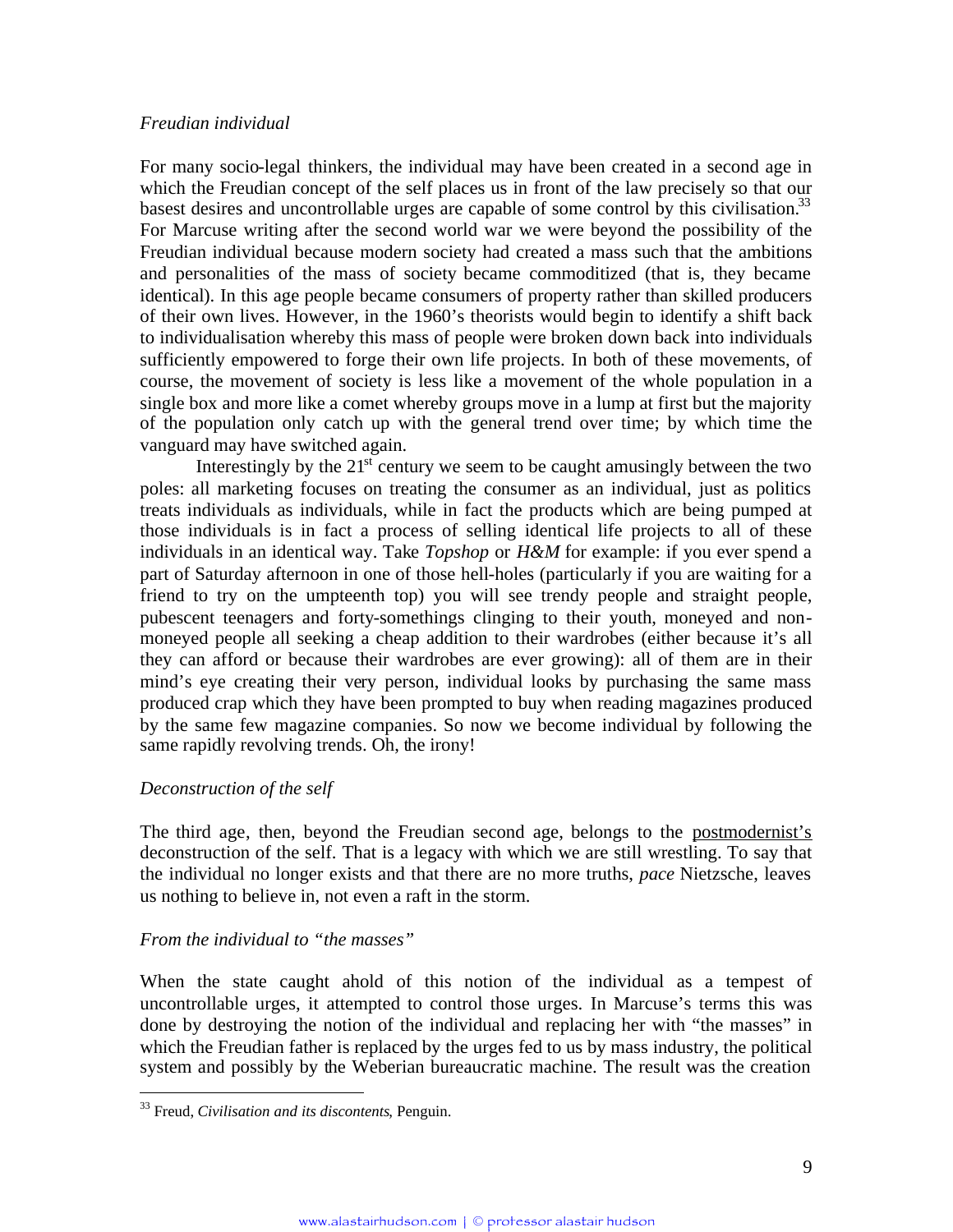of the "one-dimensional man" who is fed opinions, aspirations and desires by the state. When this idea of the mass was unpacked by the monetarist, libertarian politics of the Reagan-Thatcher era we became addicted to our own individuality.

# *Solidarity through shopping*

It is a commonplace now to suggest that this increased individuality offers us less quality of self than we might have had in an era of shared aspirations. Solidarity has arguably been replaced by shopping.<sup>[34](#page-9-0)</sup> The self which we seek is now a self which we buy rather than a personal project which we create.

### *No subject in post-structuralism*

The post-structuralists decided that the subject was no more. Foucault's history was a history, in the Nietzschean conception, without a subject. For Foucault, power was the positive force which made thoughts transform into effects, actions into reactions. The removal of the focus on the individual permitted his well-known parallel between Bentham's Panopticon, a design for a prison the structure of which meant that prisoners would behave as though being watched constantly even if they were not being watched, andthe effect of discipline on individuals through their schooling, prisons and so forth[.](#page-9-1)<sup>35</sup> Collectively these become, for Foucault, technologies of the self in which it is possible to exert power through the development of governmentality which is an extension of mere sovereign power into a web of more subtle and localised expressions of control.<sup>[36](#page-9-2)</sup>

# *Systems theory and communicative action*

The removal of the subject as the central locus of this form of social thought was at the heart of the differences between Luhmann's enthusiasm for understanding society as being made of systems which communicate one with another<sup>[37](#page-9-3)</sup> and Habermas's preference for communicative action in which individuals would take part in reaching a consensualposition in which all of their needs were accounted for[.](#page-9-4)<sup>38</sup>

# *Structuration theory*

This determination to exclude the individual is an approach criticised by Giddens<sup>[39](#page-9-5)</sup> who in his theory of structuration prefers to conceive of social activity comprising interactions of active individuals who may nevertheless not be knowledgeable about the effects of their actions. This is akin to Marx's view that "men make history, but not in conditions of their own choosing". Instead Giddens defends the liberal, bourgeois capitalism which arose in the modern era as not necessarily putting the factory on a par

<span id="page-9-0"></span><sup>34</sup> Bauman, *Liquid modernity*, Polity, 2000.

<span id="page-9-1"></span><sup>35</sup> Foucault, *Discipline and punish*, Penguin.

<span id="page-9-2"></span><sup>36</sup> Foucault, *The history of sexuality*, Penguin.

<span id="page-9-3"></span><sup>37</sup> Luhmann, *Social systems*.

<span id="page-9-4"></span><sup>38</sup> Habermas, *Theory of communicative action*, Beacon Press.

<span id="page-9-5"></span><sup>39</sup> Giddens, *Profiles and critiques in social theory*, Macmillan, 1981, 218.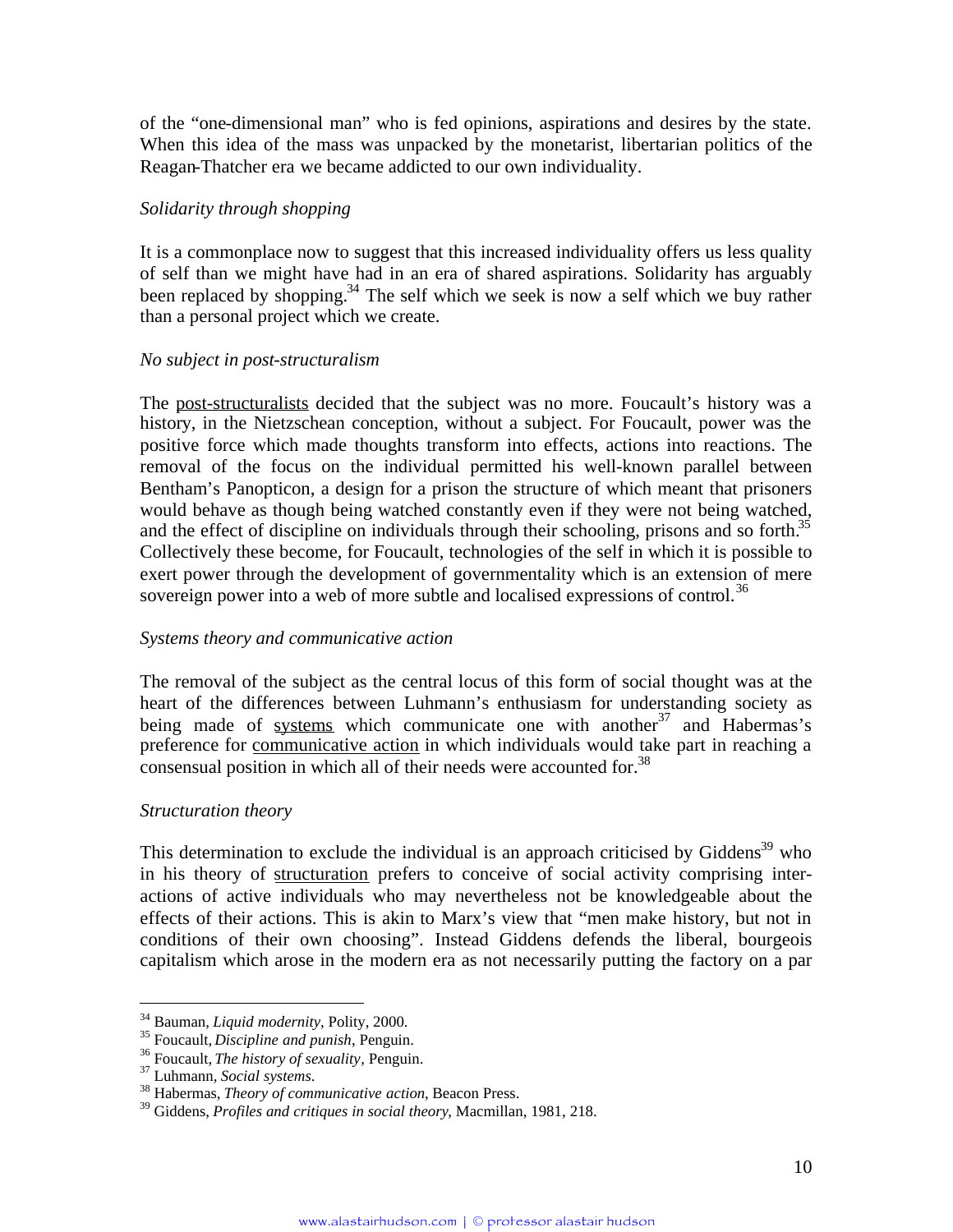with the prison in the way that Foucault tends to do; Foucault's thought frequently replaces Marx's focus on the place and means of production as the central feature of social action with the prison, the clinic and the school.<sup>[40](#page-10-0)</sup>

# **Virilio's theory of the individual lost in the machine**

### *The importance of military technology*

One of the most challenging visions of the place of the individual in a technologicallyadvanced, global world is that of Paul Virilio. In a series of books over the last three decades, Virilio has explored the nature of the human being before technology. In *Speed* & *politics*,<sup>[41](#page-10-1)</sup> Virilio traced the history of the technologies of warfare from hand-to-hand combat on the battlefield, to missiles which could reach further than a man's arm, to explosive projectiles which overshot the individual soldier completely. The nuclear age, clearly, removed the notion of a traditional theatre of battle with the development of inter-continental ballistic missiles which could destroy entire cities, making them uninhabitable for some considerable time and necessarily embroiling the civilian population in what had been for a period of time a purely professional activity between professional soldiers.

This idea of overshooting the individual is key to Virilio's thought. The technology of transportation has also removed the locus of activity from the action of individuals and even from movement in the city centre by virtue of cars, aeroplanes and satellites which carry human beings, information and power over the heads of the civic population. Where once control of the city streets was the essential locus of power, technology now allows communications, movement and so forth to bypass the static dynamic of the street. The individuals become "dromomaniacs" in Virilio's terminology.

# *The human being rendered an invalid by technology*

The apotheosis of the human being before technology now is the jet fighter pilot. Cocooned inside the most sophisticated, the fastest and the most deadly machine, the pilot becomes an invalid precisely because he is unable to move himself other than through the medium of his machine. The motor functions of technological man is therefore neutered by the most powerful machine. $42$ 

#### **The shortcomings of individualization**

*The disintegration of citizenship*

<span id="page-10-0"></span><sup>40</sup> *Ibid*.

<span id="page-10-1"></span><sup>41</sup> Virilio, *Vitesse et politique*, Editions Galilee, 1977.

<span id="page-10-2"></span><sup>42</sup> Virilio, *Polar Intertia*, Sage, 2000.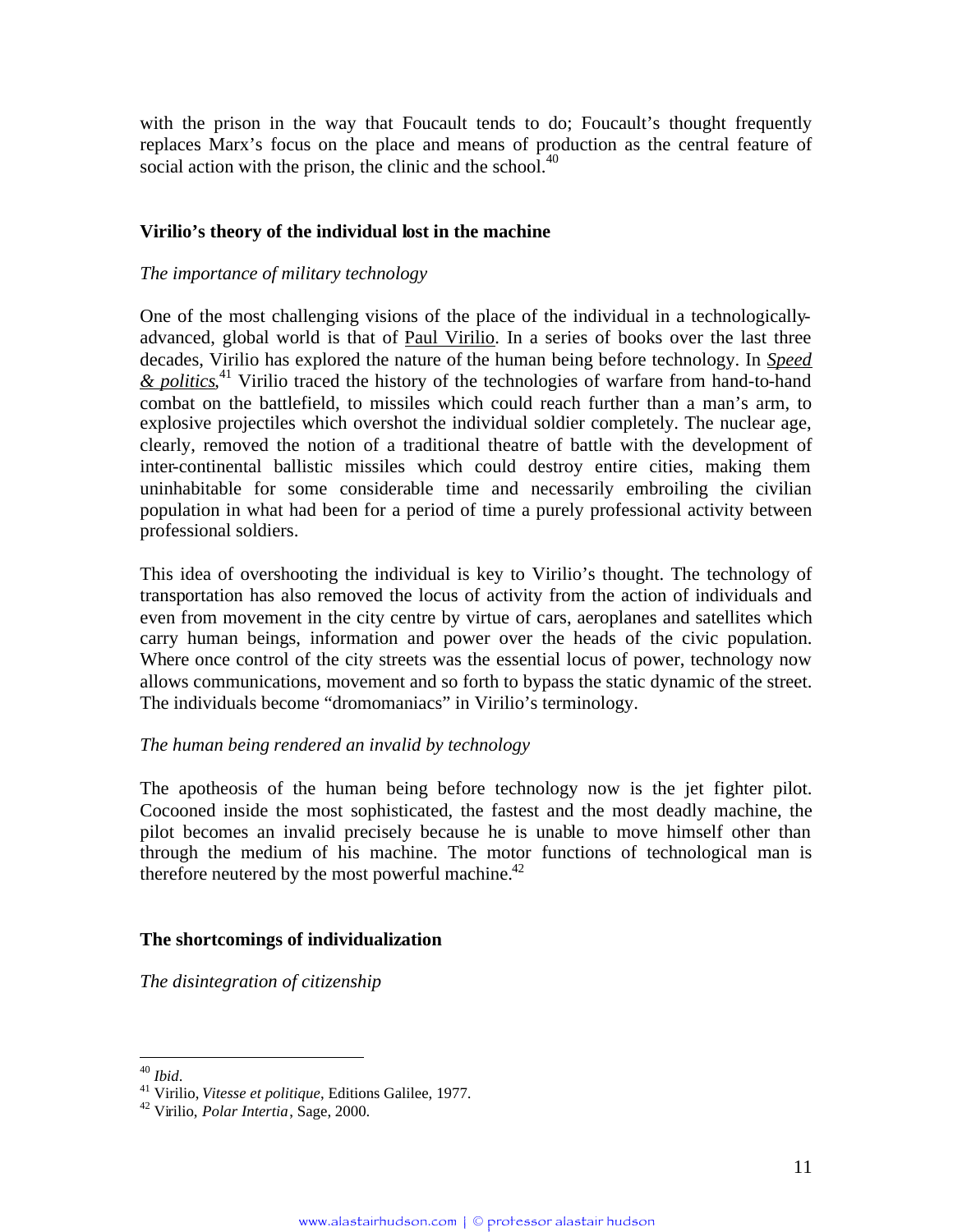The question is how we understand this individualisation, either as a threat or as an opportunity. We have heard from Beck and Beck-Gernsheim. The counter-view is perhaps best summarised by Zygmunt Bauman in his foreword to *Individualization* when he says: "the other side of individualization seems to be the corrosion and slow disintegration of citizenship".<sup>[43](#page-11-0)</sup> His concern is principally a weakening of the ethical self which Beck requires to drive the altruistic connections which he hopes will come from this individualised society.

### *Replacing production with consumption*

In place of social connections have come an increased focus on consumption mixed with a decreased focus on people as producers. In consequence, our focus is turned inward onto our own wants – wants which we satisfy through consumption and through the acquisition of artificial identities which are fed to us through mainstream media.

The more we respond to these media and the magazine culture, the more of these magazines (whether in hard copy, on the internet, or those staccato television and radio programmes aimed at those with goldfish attention spans also called "magazines") are produced. As considered below, when we talk of equity as a means of dealing with each case on its merits we need to be concerned as to the possibility that such phenomena do mirror the greater focus on self, which is also observable in human rights law.

# **The central place of equality in Beck's individualization theory**

#### *The various senses of equality*

"Equality" is term used by Beck and Beck-Gernsheim in constructing their notion of individualisation. The content of the term "equality" has always been a vexed one, whether choosing between "equality of opportunity", in relation to people having equivalent opportunities in life after which they are left to their own devices as to how they exploit them, or "equality of outcome", which seeks to ensure that all people are equal throughout their lifetimes although with difficult questions as to how one achieves equality logically between adults and children, physically able and physically disadvantaged, lazy and resourceful.

#### *From equality to inclusion*

The notion of equality has transformed into a concept of "inclusion" in Giddens's work,<sup>[44](#page-11-1)</sup> and to a notion of "equal worth" in Blairite public policy.<sup>[45](#page-11-2)</sup> For Giddens, inclusion relates to an ability for all citizens to participate socially by virtue of a social investment state which will educate them so that they have opportunity, but which will also nurture them through the rest of their lives where that initial injection fails. Blair is concerned to

<span id="page-11-0"></span><sup>43</sup> Bauman in Beck and Beck-Gernsheim, *Individualization*, Sage, 2002, xviii.

<span id="page-11-1"></span><sup>44</sup> Giddens, *The Third Way*, Cambridge, Polity Press, 1998.

<span id="page-11-2"></span><sup>45</sup> Blair, *The Third Way* Fabian Pamphlet 588.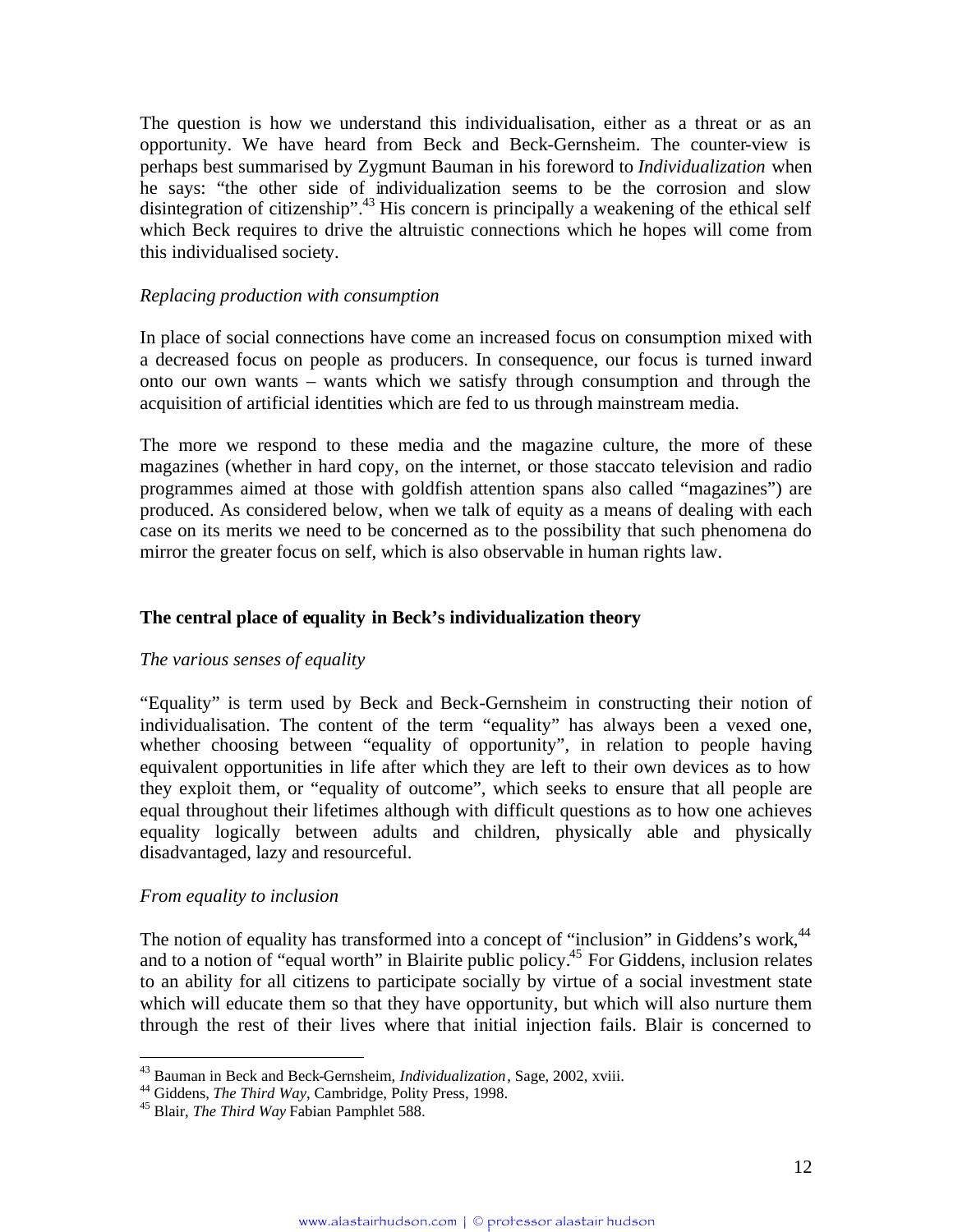provide opportunity and prosperity by ensuring policy which gives equal democratic worth to citizens. While both these conceptions have an impact on the economic context in which citizens live, it is apparent that equality is given a more spiritual (and a less economic) spin.

Ironically, it is in relation to access to justice that the notion of equality has the greatest claim to truth. It is in the sphere of legal affairs that equality is an easy concept to apply. It is an uncontentious statement in democratic societies that everyone should be equal before the law. It also follows that the standard of equality is something which can be different in different contexts.<sup>[46](#page-12-0)</sup>

### *The libertarian viewpoint*

In opposition to the egalitarian socialist and social democratic viewpoint, is one based on the autonomy of the individual which emphasizes liberty rather than social structure. The libertarian position emerges from Nozick, who has referred to the autonomous subject as:-

"a being able to formulate long-term plans for its life, able to consider and decide on the basis of abstract principles or considerations it formulates to itself and hence not merely the plaything of immediate stimuli, a being that limits its own behaviour in accordance with some principles or picture it has of what an appropriate life is for itself and others." $47$ 

This individualist subject makes decisions and choices in a way that is unfettered. The measure of that freedom is therefore in its equal application. None should be more free than others to make these choices.

# *By contrast: equality and social justice*

The question arises then as to whether or not this is a useful way of considering equality. To be equally free to make mistakes or to succeed, necessarily means that equality is a transitory value which will apply to selected groups of people only for a short period of time until their lifechoices make them either unequal or simply different. The antithesis to Nozick's libertarian position is that of the social contract championed by Rawls. In A *Theory of Justice* Rawls extended a conception of equality and social justice combined:-

<span id="page-12-0"></span><sup>&</sup>lt;sup>46</sup> Rather than resiling from principle, it is important to measure the appropriate social good and to conceive of the appropriate level of equality for the purpose. Thus in relation to welfare state benefits, employmentrelated benefits replace income in a way that makes the recipient unequal in terms of receipt of social goods but more equal in terms of income than unemployment would otherwise mean. However, access to the National Health Service is equal to all in that there are no eligibility criteria. Therefore, it is necessarily the case that there is no such thing as total equality in society in any event - it is not suggested that those in employment ought to be entitled to unemployment benefits as well as the unemployed. Therefore, in relation to access to justice it is important to understand the appropriate context of equality.

<span id="page-12-1"></span><sup>47</sup> Robert Nozick: *Anarchy, State and Utopia*, Blackwell, 1974, 49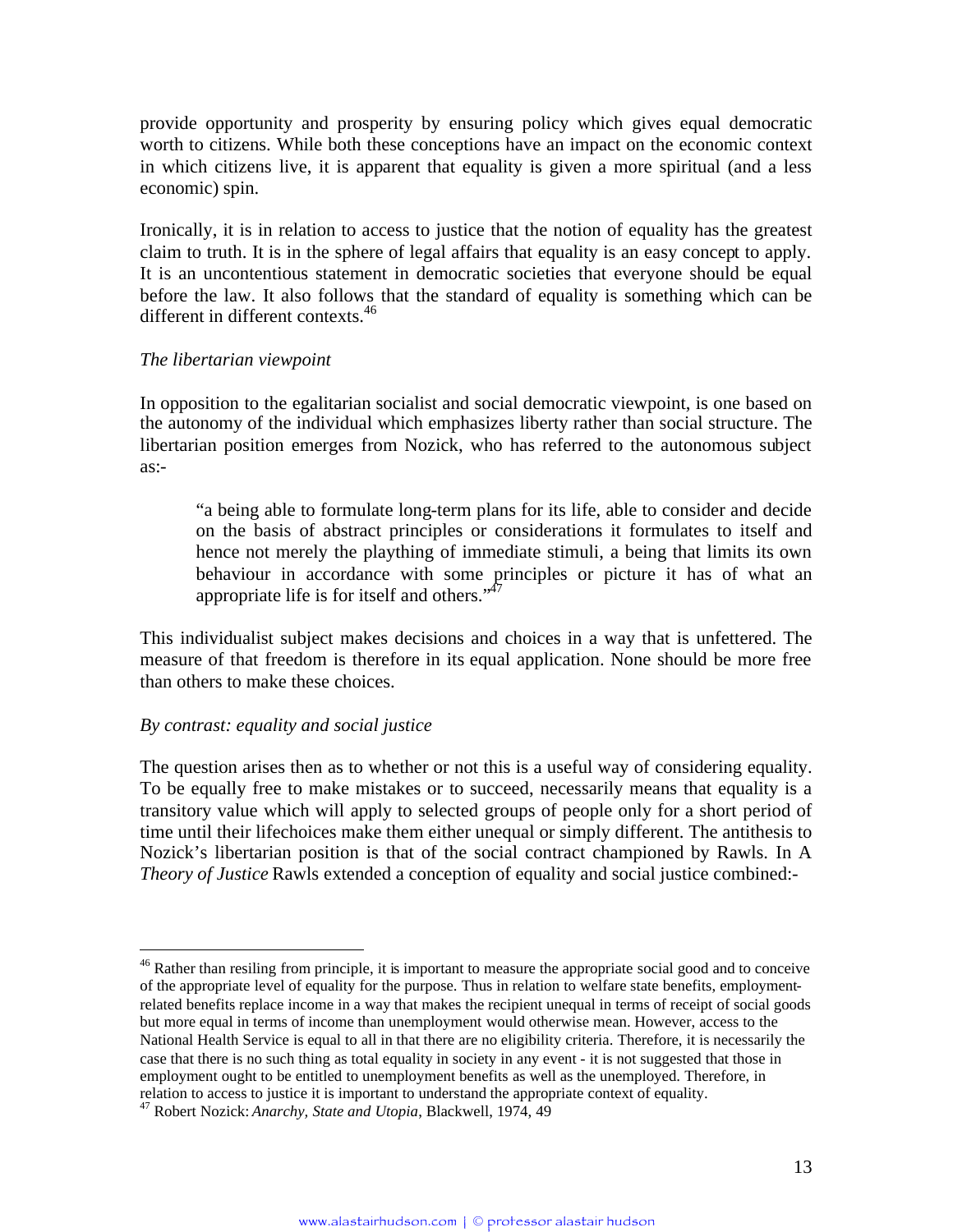"Justice is the first virtue of social institutions ... in a just society the liberties of equal citizenship are taken as settled; the rights secured by justice are not subject to political bargaining or to the calculus of social interests.<sup>5,[48](#page-13-0)</sup>

In the calculus of providing social justice through law, it is contended that only social institutions will create an environment in which individual citizens will be empowered to shape their own rights and responsibilities. There is a trade-off between individual autonomy and the systemic pressures which come to play an important part in the discourse about rights in particular contexts.

The context of equality which is most apposite in a society where citizenship is predicated on a balance of rights and responsibilities conceived of and enforced by law, is equality of access. As Held imagines the operation of this principle:-

"Democracy … entails a commitment to a set of empowering rights and duties. To deny entitlement capacities in any significant domain of action is to deny human beings the ability to flourish as human beings and it is to deny the identity of the political system as a potentially democratic system. A democratic legal state, a state which entrenched and enforced democratic public law, would set down an axial principle of public policy - a principle which stipulated the basis of self-determination and equal justice for all and, accordingly, created a guiding framework to shape and delimit public policy."<sup>[49](#page-13-1)</sup>

This third context of equality is equality of provision focuses on the rights of citizens to receive public services. As an echo of the universality principle, it argues for the all citizens to have equal rights to use public services as a result of their citizenship.<sup>[50](#page-13-2)</sup> Equality of access is central to a properly functioning legal system. Equality of outcome is not a useful concept in this context. The outcome of an application to court will be dependent on the merits of the case, the availability of credible witnesses, and the opinion of the judge on the proper interpretation of the law. The only meaningful outcome is in the context of a dispute being heard by a court, or otherwise processed by the justice system, in accordance with principles of fairness and procedural propriety.

Equality of access is closer to equality of opportunity. Each citizen is to be entitled to access legal services, regardless of wealth or other factors. The opportunity in this case is the access to advice and possibly representation in the resolution of a dispute or in the development of a legal right. In the context of law it is easier to achieve equal opportunity from the outset, and then leave it to the court to reach a decision on principles of fairness. The only weakness is in respect of cases which do not reach a court

<span id="page-13-1"></span><span id="page-13-0"></span><sup>48</sup> Rawls, *A Theory of Justice*, Oxford*,* 1972, 4.

<sup>49</sup> Held, "Inequalities of Power, Problems of Democracy", *Reinventing the Left*, ed. Miliband, Polity, 1994, 58.

<span id="page-13-2"></span> $50$  The National Health Service is a good example of this. Regardless of income, a citizen is entitled to treatment regardless of the cost of that treatment. Where the principle has broken down in practice is by the introduction prescription charges and flat rate charges by dentists for services.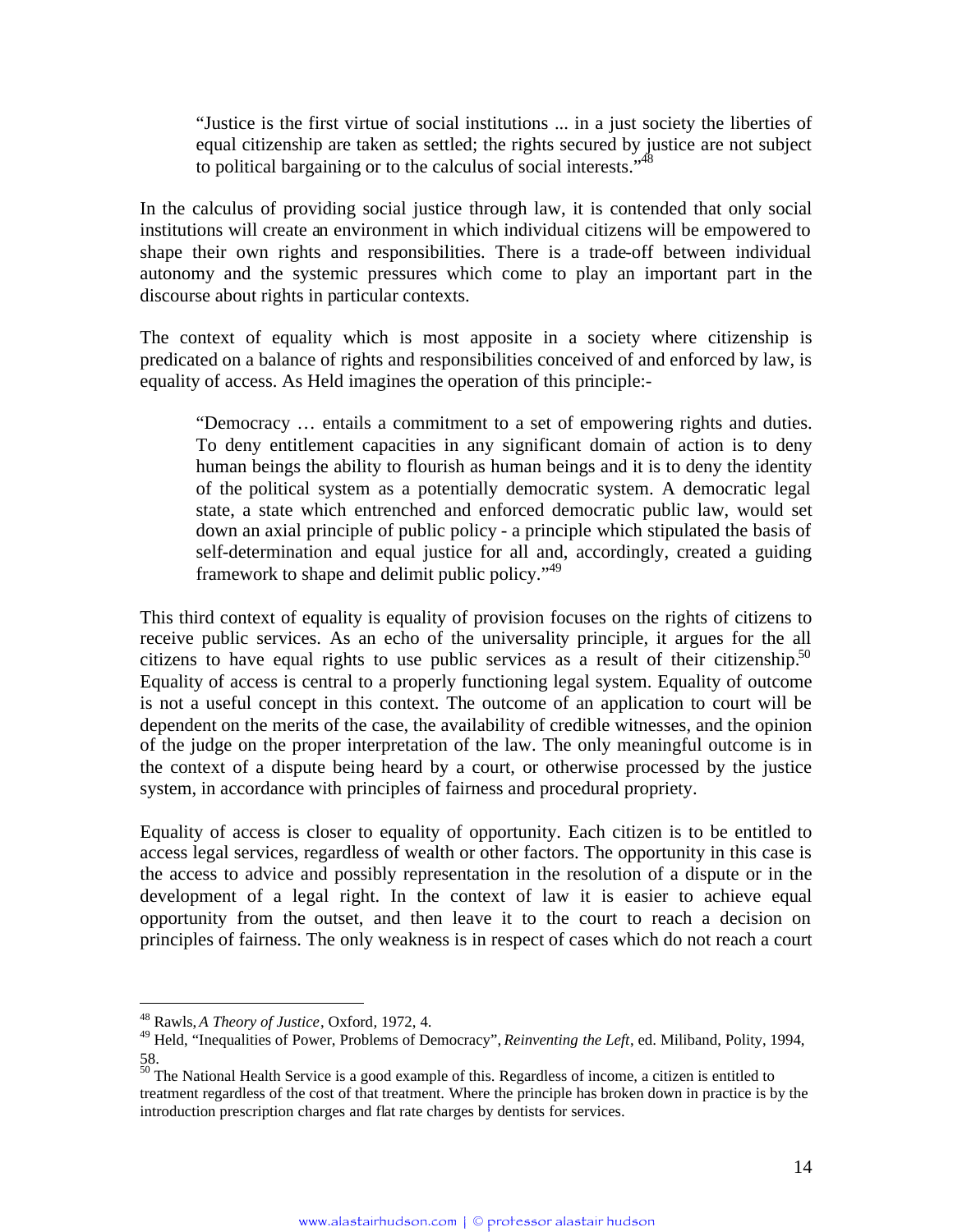or tribunal and which are settled by the parties either on the basis of a realistic assessment of their chances of success or after bargaining.

Access to social goods is all important if the theory is to be reflected in the experience of individuals. In the same way that, just because all are free to go to court, few can afford to without legal aid, not everyone can make a return on their equal lifechances. In working towards equality of opportunity, we must address the power structures that prevent equality of opportunity.

#### **Individualisation – from public services to consumer services**

Perhaps the most interesting example of the advance which has been made from interconnected tribespeople towards autonomous individuals can be illustrated by reference to healthcare. The earliest forms of hospital, invented by the Arab peoples, were designed to separate the sick from the healthy part of the population by isolating them in hospital as well as seeking to treat their illness. The impetus therefore was to protect the human herd from infection. A similar idea underlies healthcare policies in relation to vaccination against illness: the metaphor of protection of the herd from the spread of infection is the most common form of expression, with the protection of individuals from suffering from illness as an example of those people's distinct well-being.

By contrast, modern hospitals in the United Kingdom are considered to be service providers: to re-iterate the key language here, it is said that hospitals provide healthcare services. The focus is no longer on the protection of the tribe nor on the advance of the common weal but rather on the preservation of individual consumers who are in the process of acquiring those healthcare services.

This process of "acquisition" may be by means of private payment or alternatively by means of one of the many obscure forms of "choice" which political discourse uses to describe the provision of such services by public bodies today. The use of consumerist jargon is important: everyone expects to have rights, to be able to exercise those rights and to be entitled to listened to when they complain about any perceived infraction of those rights. Even though it is not supposed that all healthcare (and this is just an example of general access to public services available to all citizens) is bought privately, nevertheless the metaphor used is that of consumerism – in itself a dangerous development which encourages individuals to think of themselves as having entitlement through acquisition rather than through status. It is the negation of human rights, for example, because it suggests that entitlement is not innate in a person's humanity or alternatively (in the case of civil liberties) in their status as a citizen, but rather those entitlements are acquired only a result of some mooted exchange or bargain.

Whether or not payment is required, consumerism nevertheless supposes a form of autonomy which can be considered to be a contract – with features characteristic of a contract such as the limitation of liability, the allocation of risk by the stronger bargaining party, and the formalising of any moral responsibility between actors by subsuming such